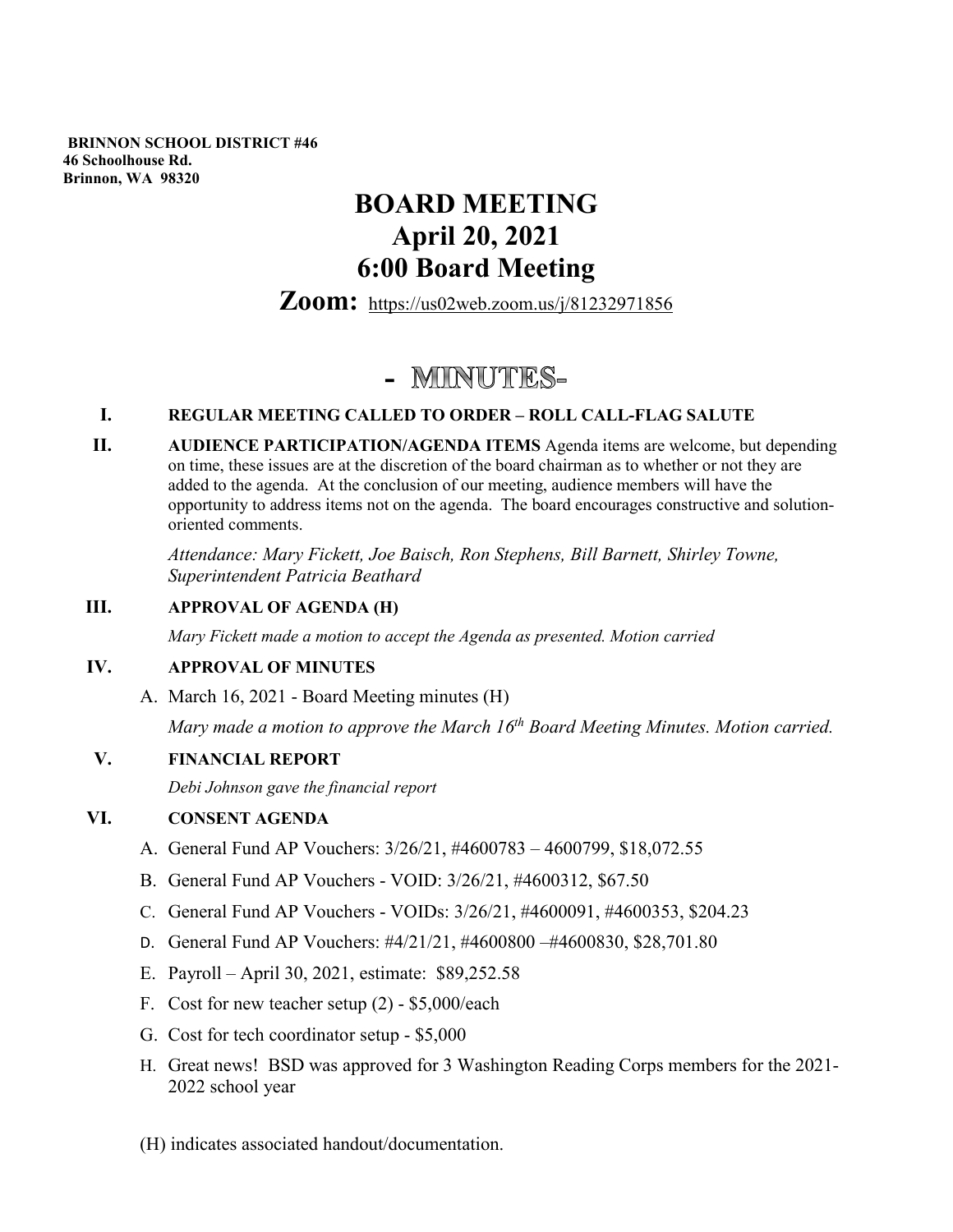a. \$5,000 - \$10,200 per member cost to District – based on stipend tier level selected

*Ron Stephens made a motion to accept the Consent Agenda as presented. Motion carried*

#### **VII. ACTION ITEMS**

A. 2021-2022 School calendar (H)

*Ron Stephens made a motion to accept the 2020 – 2021 School calendar as presented. Motion carried.*

#### **VIII. STATUS OF THE SCHOOL - SUPERINTENDENT'S REPORT**

- A. Invest Ed \$4,150 to date
- B. State assessments
- C. 6- to 3- foot distancing guidance
- D. Feedback from our inclusionary practices webinar (H)
- E. Tuesday, April 20 last day of preschool
	- a. We will have Kaleidoscope Play and Learn once a week again next year for ages  $0 5$ with a parent or guardian. We can add a second day if we are willing to make a donation
	- b. Will bring this idea to staff
- F. Staff negotiations we expect a response by May  $5<sup>th</sup>$
- G. May  $3 5$  Staff Appreciation Week
- H. May 19  $\omega$  11:00 Retirement celebration for Kathi & Roxanne

# **IX. FACILITIES**

- A.  $$260,000 $187,000 = $73,000 -$  we are at \$9,620 over now
	- a. Elevation certificates approximately \$2,400
	- b. Required for permitting Wetland & Habitat Survey, Habitat Management Plan, Wetland Rating  $&$  Report = \$5,900 (estimate)
	- c. Change order to move electric panel, remove side windows, and add larger white boards - \$1,320
	- d. Restroom revision cost for change order/possible reduction in modular building cost
	- e. Ramp/back door steps have bids & facilities group will bring a proposal will be  $$5,000 - $10,000 - will add to total when decided$
- B. Walking Path revision
- C. Marquee
- D. Modernization Grant

# **X. BOARD MEMBERS REPORTS**

#### **XI. AUDIENCE PARTICIPATION**

(H) indicates associated handout/documentation.